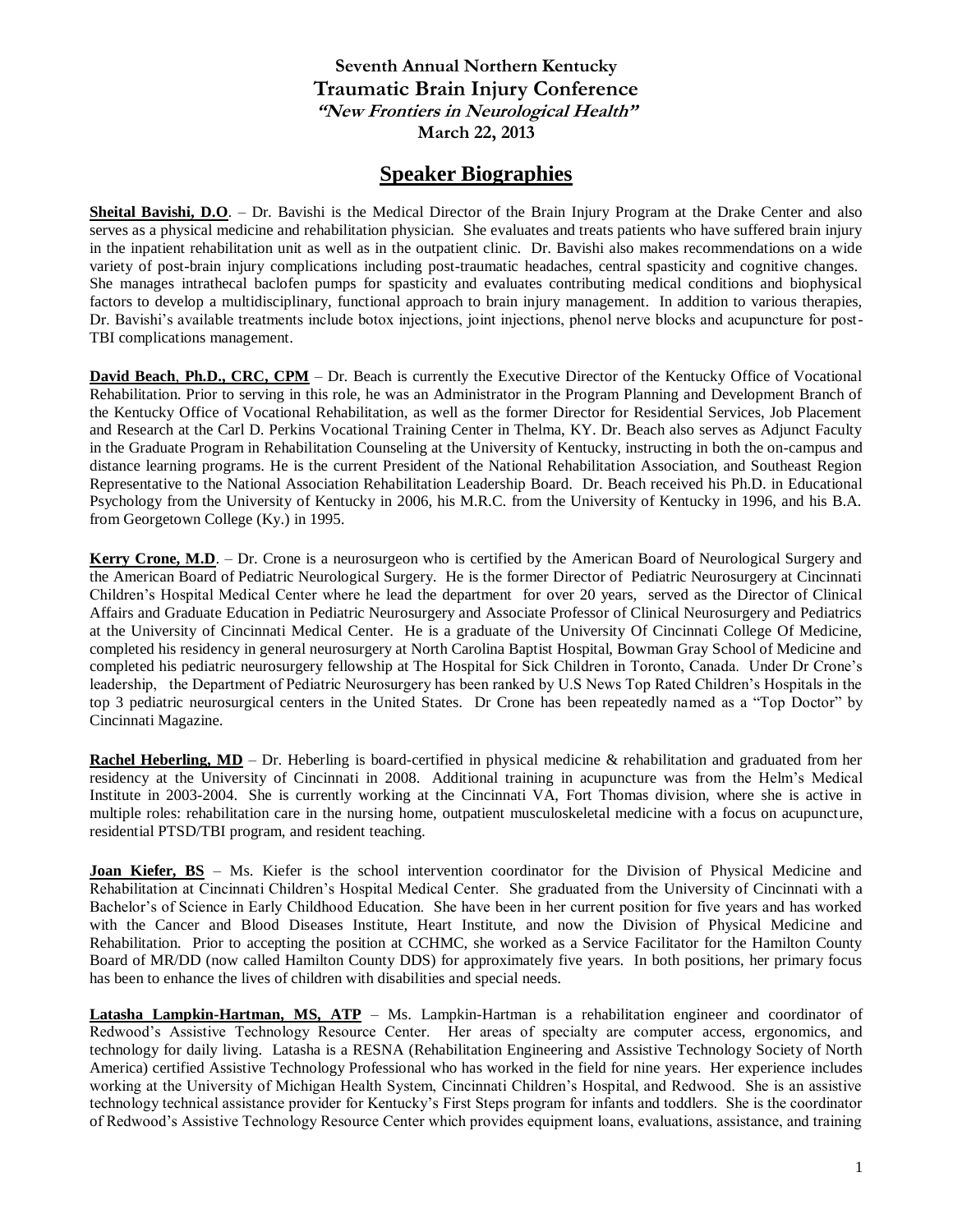to increase the independence of individuals with disabilities. Redwood houses one of four assistive technology resource centers in the state of Kentucky.

**Jennifer Lawrence, JD** – Ms. Lawrence attended Ohio State University as an undergraduate receiving a B.A. in political science in 1993. She attended Salmon P. Chase College of Law. Upon graduation, Ms. Lawrence joined her father in the practice of law. Throughout her career, Ms. Lawrence has successfully represented individuals and their families in medical negligence claims against hospitals, physicians and other healthcare providers. She has successfully handled product liability cases against manufacturers for defective medical devices. She continues to represent individuals and their families against hospitals, physicians, nursing homes, product manufacturers, trucking corporations and their insurance companies.

**Kirk D. Little, PsyD**. – Dr. Little is a Doctor of Psychology licensed to practice in Kentucky and Ohio and Board Certified in Neurofeedback by the Biofeedback Certification International Alliance. He earned his baccalaureate degree in psychology from Brown University and his doctorate degree from the University of Hartford. Dr. Little is specially trained in neuropsychology, pediatrics, and child and family therapy. He also has been a professor at the University of Hartford Graduate Institute of Professional Psychology and Central Connecticut State University, teaching undergraduate and graduate courses in psychological assessment and developmental psychology. Dr. Little is the premiere psychologist in the Greater Cincinnati area performing Quantitative EEG brain mapping and Neurofeedback and has recently published articles and book chapters on neurofeedback for traumatic brain injury and ADHD. He has been an invited lecturer for multiple local organizations, including the Health Foundation, the Epilepsy Foundation, The Lindner Center of Hope, BRIDGES, and many others. He is a member of the [International Society for Neurofeedback and Research,](http://www.isnr.org/) [Psychologists in](http://www.division42.org/)  [Independent Practice](http://www.division42.org/) and the [American Psychological Association.](http://www.apa.org/)

**Scott C. Livingston, PhD, PT, ATC, SCS -** Dr. Livingston earned his undergraduate degree in physical therapy from Ohio University and attended the University of North Carolina at Chapel Hill where he earned a Master of Science in Human Movement Science. He is a graduate of the University of Virginia where he completed a PhD in Kinesiology/Sports Medicine. He is a licensed physical therapist, is Board Certified as a Sports Clinical Specialist by the American Board of Physical Therapy Specialties, and is a certified athletic trainer by the National Athletic Trainers' Association Board of Certification. Currently he is an Assistant Professor in the College of Health Sciences' Department of Rehabilitation Sciences at the University of Kentucky where he teaches teaching in the graduate physical therapy, athletic training and rehabilitation sciences programs. He is the Director of the Concussion Assessment Research Laboratory and Clinical Research Section Chair of the Interdisciplinary Concussion Program at the University of Kentucky. Dr. Livingston's research focuses on the pathophysiology of mild traumatic brain injury in sports, and he has numerous scientific publications and presentations in this area.

**Tina M. Mooney, MSW** – Ms. Mooney earned her Bachelor of Arts in Social Work from Purdue University and her Masters in Social Work from the University of Maryland. She has served in a wide array of roles in human service organizations: volunteer, direct care staff, supervisor, middle manager, Executive Director, Board member and consultant. When she sustained a brain injury in an auto accident, she added another role to that list - client.

When speaking about her experiences, Tina says, "Of all my jobs in human services, being the client is often the most frustrating but always the most enlightening." Tina strives to integrate what she learned in her academic and work life with the insights she's learned the "hard way", as she writes and speaks about disabilities and related issues, rehabilitation, grief and motivational topics.

**Donna Murray, PhD, CCC-SLP** - Dr. Murray is an Associate Professor of Clinical Pediatrics, Director of Clinical Services, and Co-Director, The Kelly O'Leary Center for Autism Spectrum Disorders, Division of Developmental & Behavioral Pediatrics, Cincinnati Children's Hospital Medical Center. Dr. Murray joined Cincinnati Children's Hospital Medical Center and The Kelly O'Leary Center (TKOC) in 2001. Dr. Murray develops and oversees multidisciplinary clinical programs and process improvement initiatives for both the autism program and the larger Division. Academically, Dr. Murray's research interests include; language, communication, social skills in autism spectrum disorders including Asperger syndrome, and process improvement in healthcare. Dr. Murray teaches graduate level courses in communication and autism spectrum disorders at the University of Cincinnati and is a frequent lecturer at the local, regional and national level on topics relating to autism spectrum disorders.

**James Plunklett, PhD** – Dr. Plunkett is board-certified in Physical Medicine and Rehabilitation (PM&R) and has a subspecialty certification in Pain Medicine, Spinal Cord Injury Medicine, and Electrodiagnostic and Neuromuscular Medicine. He has been on faculty with the University of Cincinnati College of Medicine Dept. of P.M.&R. since 1994 and has served in several capacities on the staff of the Cincinnati VA medical center since 1994. He is currently the medical director of the Cincinnati VA Polytrauma/TBI program and director of Interventional Pain services. He has been honored to speak at past NKY TBI conferences highlighting unique aspects of Blast-related traumatic brain injury in our veteran population.